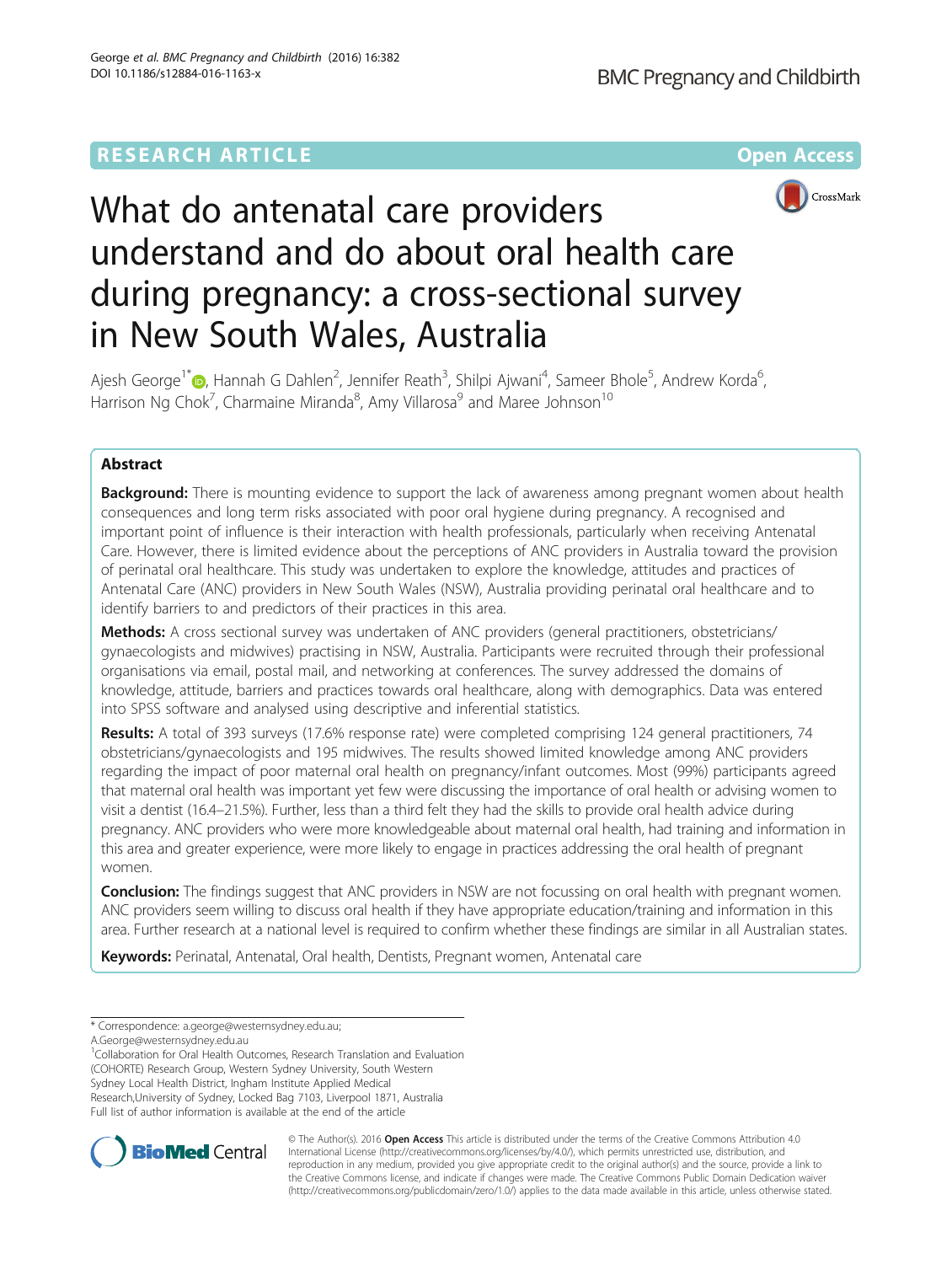# Background

Poor maternal oral health can negatively impact on both maternal and foetal health and wellbeing. Hormonal variations put pregnant women at a higher risk of developing gum disease [\[1](#page-8-0), [2\]](#page-8-0) which has been associated with various adverse pregnancy outcomes, including low birth weight and premature birth [\[3](#page-8-0)–[5](#page-8-0)]. Mothers with untreated dental decay are also more likely to pass on the bacteria that causes tooth decay to their child after birth, through the direct transmission of their infected saliva, especially if they are sharing the same spoon while feeding the child [[6\]](#page-8-0).

However, many expectant mothers lack awareness of the impact of their own oral health on their baby's health. Even when they are aware that they have dental problems, only a third of pregnant women in Australia consult a dentist during pregnancy [[7, 8\]](#page-8-0). The use of dental services by pregnant women is consistently low internationally, including the United States of America (USA) (23–49%), United Kingdom (UK) (33–64%) and Greece (27%) [[9](#page-8-0)–[11](#page-8-0)]. This low uptake of dental services has primarily been linked to various barriers pregnant women face, such as cost, lack of public awareness of the importance of dental health, myths about the effects of pregnancy on dental health, and concerns for fetal safety during dental treatment services [\[12](#page-8-0)–[15](#page-8-0)].

To address this, it is now recommended in Australia and internationally that all Antenatal Care (ANC) providers provide oral health education, assessments and referrals during pregnancy [[16\]](#page-8-0). The potential for ANC practitioners to provide preventative oral health services has been recognised in many countries [[17](#page-8-0)–[20\]](#page-8-0). In the UK, ANC practitioners strongly recommend all pregnant women to visit their dentist and seek free treatment under the National Health Service (NHS) [[21](#page-9-0)]. In the USA, oral health guidelines focusing on education, assessment and referrals in their antenatal practices have been incorporated into various maternity programs [[17, 18](#page-8-0)]. Similar initiatives have been undertaken in Australia, including developing evidence based oral health promotion material (NSW Health, 2010), providing oral health education to midwives [\[22](#page-9-0)] and incorporating oral health guidelines into current midwifery practice through the Midwifery Initiated Oral Health (MIOH) program [[23\]](#page-9-0).

However, in order to raise awareness among pregnant women and increase their use of dental services, consensus must be reached among all ANC providers in this area. A recent review revealed that many general practitioners have the misconception that dental procedures are unsafe during pregnancy [\[24](#page-9-0)]. While obstetricians/gynaecologists are well informed about maternal oral health and are supportive of dental procedures, they lack the time and training to focus on oral health care during antenatal care. This lack of training and consensus can be a significant deterrent for pregnant women seeking dental care.

In Australia there is limited research concerning the perceptions of ANC providers about oral health care during pregnancy [[25](#page-9-0)]. The only published study, a qualitative study involving midwives, highlighted there was a knowledge gap in this area [\[25\]](#page-9-0). Further research on the current perceptions and practices of ANC providers is needed to better understand existing perceptions and practices and identify ways to address identified gaps in ANC providers' understanding. This study was part of a larger study also exploring perceptions of dentists in Australia presented elsewhere (George et al., in progress).

#### Aim

The aim of this study was to explore the knowledge, attitudes and practices of Antenatal Care (ANC) providers in New South Wales (NSW), Australia providing perinatal oral healthcare and to identify barriers to and predictors of their practices in this area. The research questions include the following:

- How knowledgeable are ANC providers about oral health care during pregnancy?
- What are the attitudes of ANC providers towards oral health care during pregnancy?
- Do ANC providers engage in perinatal oral health practices with pregnant women?
- What are the barriers to ANC providers discussing oral health care during pregnancy?
- What factors predict whether ANC providers discuss oral health and provide referrals to pregnant women?

# **Methods**

#### Sample and setting

A cross-sectional survey of a sample of ANC providers including general practitioners (GPs), obstetricians and gynaecologists (O&Gs), and midwives practising in New South Wales (NSW) was conducted from October 2013 to June 2014.

#### Survey design

An online survey was created using Qualtrics [[26](#page-9-0)]. Review of the literature, policy statements and other international guidelines and expert opinion regarding dental care during pregnancy was involved in the development of the survey content. Most of the survey items were derived from existing questionnaires exploring perceptions of ANC providers regarding perinatal oral health [[19\]](#page-8-0). Questions were presented in four domains which included knowledge about perinatal oral health, attitude and practices related to oral health promotion, and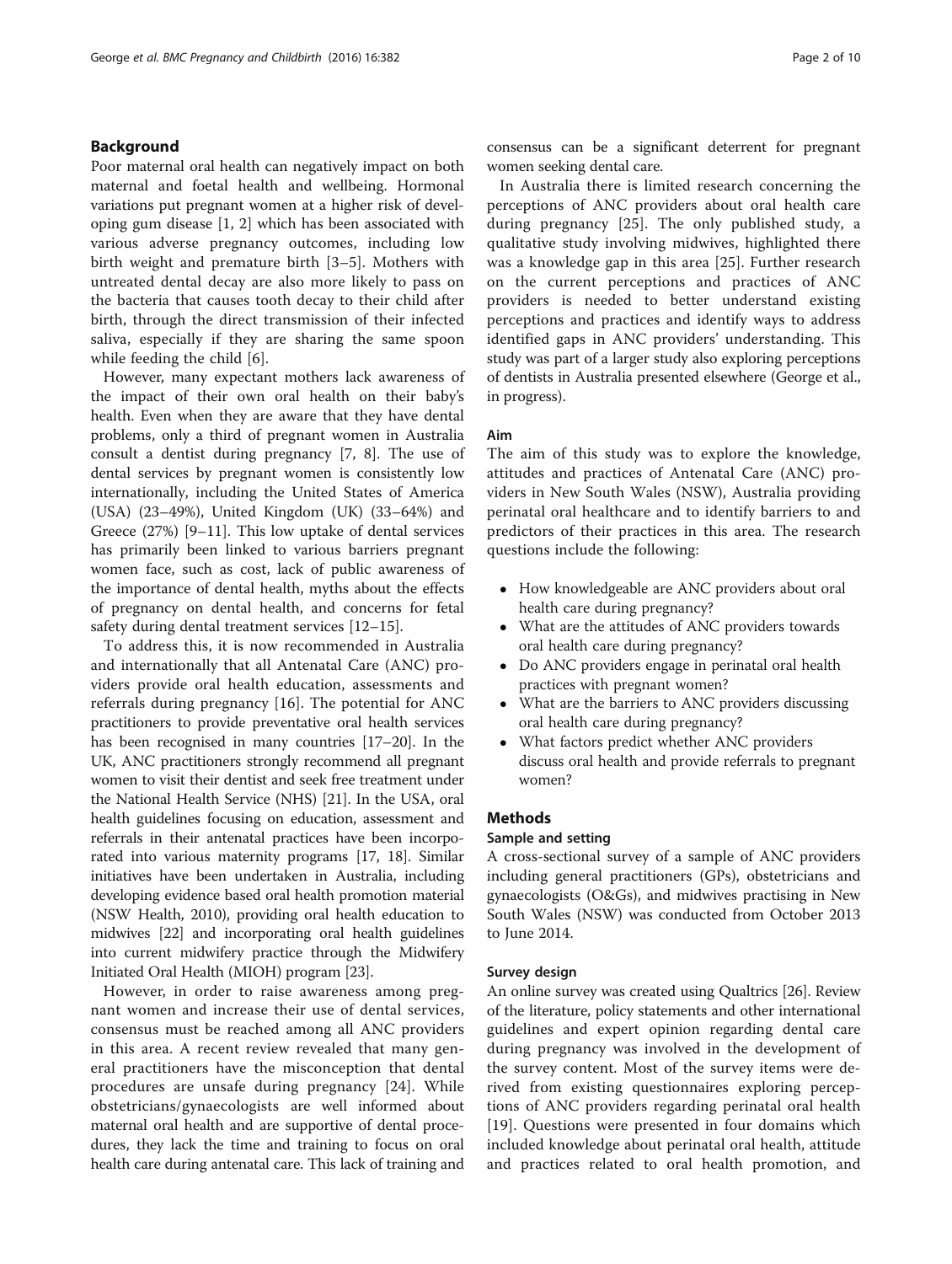barriers to providing care. Demographic data including personal and practice information was also collected. The survey design consisted of multiple-choice questions (true/false/not sure) in the knowledge domain and likert scales (1 strongly agree – 5 strongly disagree) to assess the attitudes, practices and barriers of the ANC providers. The survey was reviewed by experts to establish content validity and then tested for online access and readabilty by a group of ANC providers practising in a large metropolitan health district. Survey content, clarity and length were modified and improved in response to the review.

# Recruitment and data collection

ANC providers were recruited through their professional organisations via email, postal mail, networking and at conferences. The professional organisations included the Australian Medical Association (AMA), the Royal Australian College of General Practitioners (RACGP), the Australian College of Midwives (ACM) and the Royal Australia and New Zealand College of Gynaecologists (RANZCOG).

Emails with an online link to the survey were initially sent via the professional bodies to 826 GPs, 1436 midwives and 305 O&Gs inviting them to participate in the survey. The email also included an information sheet with details of the study and the option of completing the survey through reply paid postal mail. A reminder email with the information sheet and link was sent approximately one month later via the professional bodies. Midwives and O&Gs were also approached during local and national conferences.

# Data analysis

Data from the survey were analysed using SPSS Version 22 [[27](#page-9-0)]. To explore the knowledgability, attitudes, practices and barriers of ANC providers regarding oral health, descriptive statistical analyses were used. Correct responses from the questions in the Knowledge domain were aggregated into a score out of 25. Continuous data were tested for normality using the Shapiro-Wilk test. Any nonparametric continuous variables were recoded into ordinal variables for ease of analysis. To explore factors that predict whether ANC providers discuss oral health and provide referrals to pregnant women, contingency tables with Pearson's chi-squared tests were first conducted to examine relationships between variables of interest and other factors. For the purpose of these contingency tables, some ordinal dependent variables were recoded into dichotomous variables where "Always" and "Sometimes" were combined into one category, and "Never" was left as its own category. Any variables found to be significantly associated with the variables of interest were analysed through ordinal logistic regression, where

the dependent variables were left in their original ordinal coding. It was ensured that the data met the assumptions of ordinal logistic regression through using Pearson's chi-squared goodness-of-fit tests and tests of parallel lines. The level of significance was set at 0.05.

# Results

Of the 3013 ANC providers invited to participate, 408 responded. From those responses, seventeen were deleted due to incomplete (defined as less than 50% of the survey complete), duplicate and interstate surveys. This resulted in a total of 393 surveys (17.6% response rate) comprising of 124 GPs (15% response rate), 74 O&Gs (24.3% response rate) and 195 midwives (13.6% response rate). Missing data across the survey items ranged from 0.25 to 4.1%.

# Demographics

The respondents comprised of 85.1% females  $(n = 331)$ and 14.9% males ( $n = 58$ ) with a mean age of 49.8 years. All ANC providers worked full time (>35 h/week) with most (88.2%) practising in the Sydney urban area. Respondents had an average of 20.2 years of experience in antenatal care with more than two-thirds (75.3%) having a postgraduate qualification. More than half (60.7%) reported encountering pregnant women with a dental problem every week while less than 30% provided dental referrals. Very few ANC providers (4.1%) reported receiving education/training on oral health care during pregnancy and only 16.7% had any brochures on oral health in their practice (Table [1](#page-3-0)).

# Main findings

#### Knowledge

The mean total number of correct responses among the 391 ANC providers for the 25 knowledge items was 16.6 (66.4%, SD 3.4). A high proportion of incorrect responses were recorded in relation to the impact of poor maternal oral health on pregnancy and infant outcomes (range 22.4–72.6% correct responses) and the appropriateness of certain dental procedures and radiographs during pregnancy (range 46.5–86.8% correct responses). The percentage of correct responses for each knowledge item is shown in Table [2](#page-4-0).

### Attitude

The majority of ANC providers agreed that maintaining oral health during pregnancy was important (99%) and that pregnant women should receive a dental check early in their pregnancy (93.4%). However, less than a third felt they had the skills to provide oral health advice to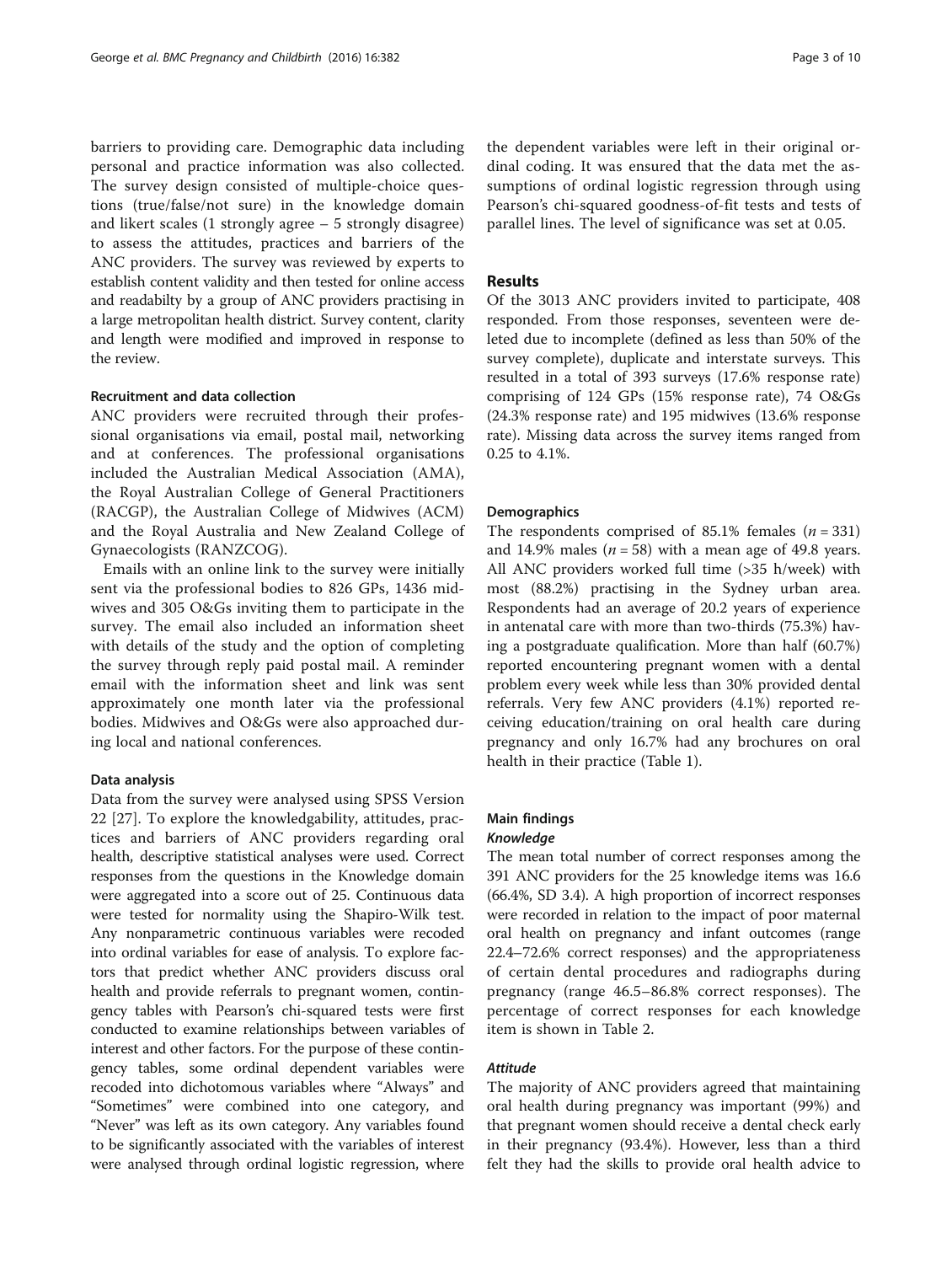### <span id="page-3-0"></span>Table 1 Characteristics of NSW ANC providers

|                                                                                          | GPs<br>No. (%)  | O&Gs<br>No. (%) | Midwives<br>No. (%) | Total<br>No. (%) |
|------------------------------------------------------------------------------------------|-----------------|-----------------|---------------------|------------------|
| Age (Years) (Mean $\pm$ SD <sup>a</sup> )                                                | $50.7 \pm 10.0$ | $49.3 \pm 12.5$ | $49.5 \pm 9.6$      | $49.8 \pm 10.3$  |
| Gender                                                                                   |                 |                 |                     |                  |
| Male                                                                                     | 29 (23.4%)      | 29 (40.3%)      | $0(0\%)$            | 58 (14.9%)       |
| Female                                                                                   | 95 (76.6%)      | 43 (59.7%)      | 193 (100.0%)        | 331 (85.1%)      |
| Work Sector                                                                              |                 |                 |                     |                  |
| Private Setting                                                                          | 113 (91.1%)     | 33 (45.8%)      | 14 (7.3%)           | 160 (41.1%)      |
| Public Setting                                                                           | 11 (8.8%)       | 39 (54.2%)      | 179 (92.7%)         | 229 (58.9%)      |
| Hours worked per week (Mean $\pm$ SD)                                                    | $35.3 \pm 14.2$ | $47.8 \pm 14.5$ | $31.8 \pm 10.3$     | $36.0 \pm 13.9$  |
| Location of practice                                                                     |                 |                 |                     |                  |
| Sydney & surrounding areas                                                               | 106 (89.1%)     | 60 (81.1%)      | 156 (85.7%)         | 322 (88.2%)      |
| Regional NSW                                                                             | 13 (10.9%)      | 4 (5.4%)        | 26 (14.3%)          | 43 (11.8%)       |
| Education - Highest Qualification                                                        |                 |                 |                     |                  |
| Bachelors degree                                                                         | 32 (26.2%)      | 15 (20.8%)      | 47 (25.1%)          | 94 (24.7%)       |
| Postgraduate diploma                                                                     | 57 (46.7%)      | 25 (34.7%)      | 81 (43.3%)          | 163 (42.8%)      |
| Masters degree                                                                           | 23 (18.9%)      | 19 (26.4%       | 56 (29.9%)          | 98 (25.7%)       |
| Doctorate degree                                                                         | 10 (8.2%)       | 13 (18.1%)      | 3(1.6%)             | 26 (6.8%)        |
| Years of experience (Mean $\pm$ SD)                                                      | $22.1 \pm 10.8$ | $17.6 \pm 12.7$ | $19.9 \pm 10.4$     | $20.2 \pm 11.1$  |
| Number of pregnant women encountered each week with oral health problems                 |                 |                 |                     |                  |
| None                                                                                     | 55 (45.8%)      | 25 (34.2%)      | 68 (37.0%)          | 148 (39.3%)      |
| $1 - 5$                                                                                  | 53 (44.2%)      | 39 (53.4%)      | 95 (51.6%)          | 187 (49.6%)      |
| $6 - 10$                                                                                 | 3(2.5%)         | $3(4.1\%)$      | 5(2.7%)             | 11 (2.9%)        |
| >10                                                                                      | 9 (7.5%)        | 6(8.2%)         | 16 (8.7%)           | 31 (8.2%)        |
| Number of dental referrals given to pregnant women each week                             |                 |                 |                     |                  |
| None                                                                                     | 80 (65.6%)      | 43 (58.9%)      | 149 (78.4%)         | 272 (70.6%)      |
| $1 - 5$                                                                                  | 40 (32.8%)      | 29 (39.7%)      | 38 (20.0%)          | 107 (27.8%)      |
| $6 - 10$                                                                                 | $1(0.8\%)$      | $1(1.4\%)$      | $0(0\%)$            | $2(0.5\%)$       |
| >10                                                                                      | $1(0.8\%)$      | $0(0\%)$        | 3(1.6%)             | 4 (1.0%)         |
| Have you received formal education/training on 'oral health care during pregnancy'       |                 |                 |                     |                  |
| Yes                                                                                      | 2(1.6%)         | $5(6.8\%)$      | 9(4.7%)             | 16 (4.1%)        |
| <b>No</b>                                                                                | 120 (98.4%)     | 68 (93.2%)      | 184 (95.3%)         | 372 (95.9%)      |
| Do you have any information/brochures on 'oral health during pregnancy' in your practice |                 |                 |                     |                  |
| Yes                                                                                      | 11 (9.0%)       | 6(8.3%)         | 47 (24.7%)          | 64 (16.7%)       |
| No                                                                                       | 111 (91.0%)     | 66 (91.7%)      | 143 (75.3%)         | 320 (83.3%)      |

<sup>a</sup>SD: Standard deviation

pregnant women. In addition, 93.6% ( $n = 368$ ) of respondents agreed that pregnant women are more likely to seek dental care if their ANC providers recommend it. Yet, over 50% stated that currently there is lack of understanding between ANC providers regarding dental care for pregnant women . Further, more than half of respondents (56.9%) agreed that the cost of dental treatment was a barrier to advising dental care during pregnancy. More than two-thirds were interested in further information and training on oral health care for pregnant women (Table [3\)](#page-5-0).

# **Practice**

Only 16.4% ( $n = 62$ ) of ANC providers stated that they always discuss the importance of oral health with pregnant women and 21.5% ( $n = 82$ ) always advised women to visit dentists early in their pregnancy. Very few (<10%) respondents always provide counselling regarding the association between poor maternal oral health and birth outcomes/caries transmission and only 15% ask women specifically about their current oral health (Table [4\)](#page-5-0).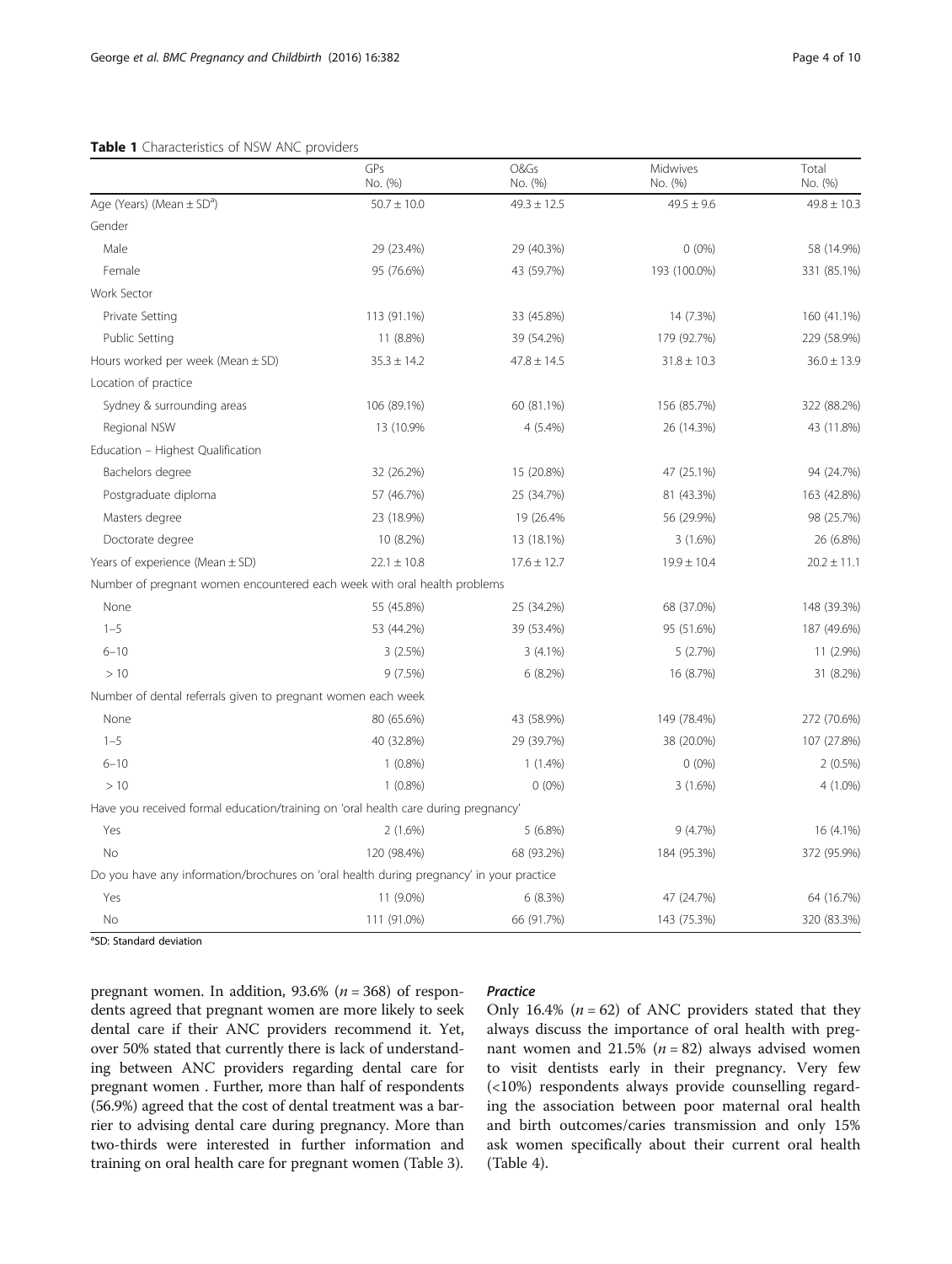<span id="page-4-0"></span>Table 2 Percentage of correct responses to perinatal oral health knowledge items ( $N = 393$ ) of ANC providers in NSW

| Item Content (Correct answer)                                                | Correct<br>No. (%) |
|------------------------------------------------------------------------------|--------------------|
| Pregnancy exacerbates existing dental problems:<br>(True)                    | 292 (74.5%)        |
| Gingivitis is more serious than Periodontitis:<br>(False)                    | 199 (50.8%)        |
| Calcium will be drawn out of mothers' teeth by<br>developing baby: (False)   | 164 (41.8%)        |
| Gingivitis is a potentially reversible infection of<br>the gums: (True)      | 354 (90.8%)        |
| Poor maternal oral health can contribute to early<br>childhood decay: (True) | 242 (62.1%)        |
| Periodontal disease has been associated with the<br>following:               |                    |
| • Stillbirth: (True)                                                         | 155 (40.3%)        |
| • Preterm delivery: (True)                                                   | 283 (72.6%)        |
| · Spontaneous abortion/miscarriage: (True)                                   | 195 (50.1%)        |
| • Preeclampsia: (True)                                                       | 87 (22.4%)         |
| • Low birth weight: (True)                                                   | 222 (57.2%)        |
| Women should receive preventive dental care<br>during pregnancy: (True)      | 361 (95.8%)        |
| Basic dental treatment is safe during pregnancy:<br>(True)                   | 378 (96.9%)        |
| It is unsafe to obtain dental radiographs in<br>pregnant women: (False)      | 230 (59.7%)        |
| Pregnant women should receive only emergency<br>dental care: (False)         | 334 (86.1%)        |
| Elective dental treatment should be delayed until<br>after pregnancy: (True) | 142 (36.8%)        |
| These dental procedures are safe during<br>pregnancy:                        |                    |
| • Extractions: (True)                                                        | 294 (76.0%)        |
| • Local anaesthetic: (True)                                                  | 336 (86.8%)        |
| • Root canal: (True)                                                         | 181 (46.5%)        |
| • Scaling and root planning: (True)                                          | 241 (62.1%)        |
| These medications are safe during pregnancy:                                 |                    |
| • Paracetamol: (True)                                                        | 373 (94.9%)        |
| • Aspirin: (False)                                                           | 193 (49.9%)        |
| • NSAIDs: (False)                                                            | 269 (69.0%)        |
| • Amoxicillin: (True)                                                        | 366 (93.6%)        |
| • Erythromycin: (True)                                                       | 283 (73.1%)        |
| · Doxycycline: (False)                                                       | 258 (66.7%)        |

# Barriers

The main barriers for ANC providers in this area were the lack of practice guidelines on oral health care during pregnancy in Australia (81%), insufficient training to perform oral health assessments on pregnant women (80.6%) and the high cost of dental treatment for pregnant women (71.9%). Other relevant barriers included lack of time to provide oral health advice to pregnant women (59.0%), concerns about the safety of dental procedures during pregnancy (63.2%) and lack of knowledge about the risks involved when providing dental treatment during pregnancy (53.9%) (Table [5\)](#page-6-0).

# Factors predicting perinatal oral health practice of ANC providers in NSW

Significant positive correlations were found between the practice variable "I discuss the importance of oral health with pregnant women" and average years of experience ( $p = 0.001$ ), receiving formal education on oral health care during pregnancy ( $p = 0.001$ ), having information brochures on oral health care during pregnancy  $(p = < 0.0001)$  and all items from the knowledge section of the survey  $(p = 0.003 - 0.049)$ . Positive correlations were also evident between the variable "I advise pregnant women to visit dentists during early pregnancy" and average years of experience  $(p = 0.0002)$ , having information brochures on oral health care during pregnancy ( $p =$  $\langle 0.0001 \rangle$  and all knowledge items ( $p = .0003 - 0.20$ ). There was also significant correlation between ANC providers self-reported knowledge and routine referral of pregnant patients to a dentist ( $p = 0.025$ ).

Further analysis using ordinal logistic regression modeling showed that ANC providers were more likely to discuss the importance of oral health with pregnant women if they had received formal education/training on oral health during pregnancy (OR 3.51), received information/brochures on oral health (OR 3.04) or had more than 20 years of experience (OR 2.61). ANC providers were also more likley to advise pregnant women to visit dentists during early pregnancy if they had information/brochures on oral health during pregnancy (OR 4.53), a knowledge item score of greater than 75% (OR 2.38), or greater than 20 years of experience (OR 3.55) (Table [6](#page-7-0)).

# **Discussion**

This cross-sectional survey aimed to explore the current knowledge, attitudes, practices and barriers for ANC providers in NSW regarding oral health care during pregnancy. We also sought to identify predictors of likelihood of ANC providers discussing oral health and providing referrals to pregnant women. This is the first time such a study has been conducted in Australia, with the only previous study being a qualitative study exploring the perceptions of midwives in NSW regarding maternal oral health [[25](#page-9-0)].

# NSW sample

The mean age of the study sample was fairly comparable with population data for GPs (50.7 vs 50.5) [\[28](#page-9-0)] and O&Gs (49.3 vs 52.1) [\[29](#page-9-0)] but was slightly higher for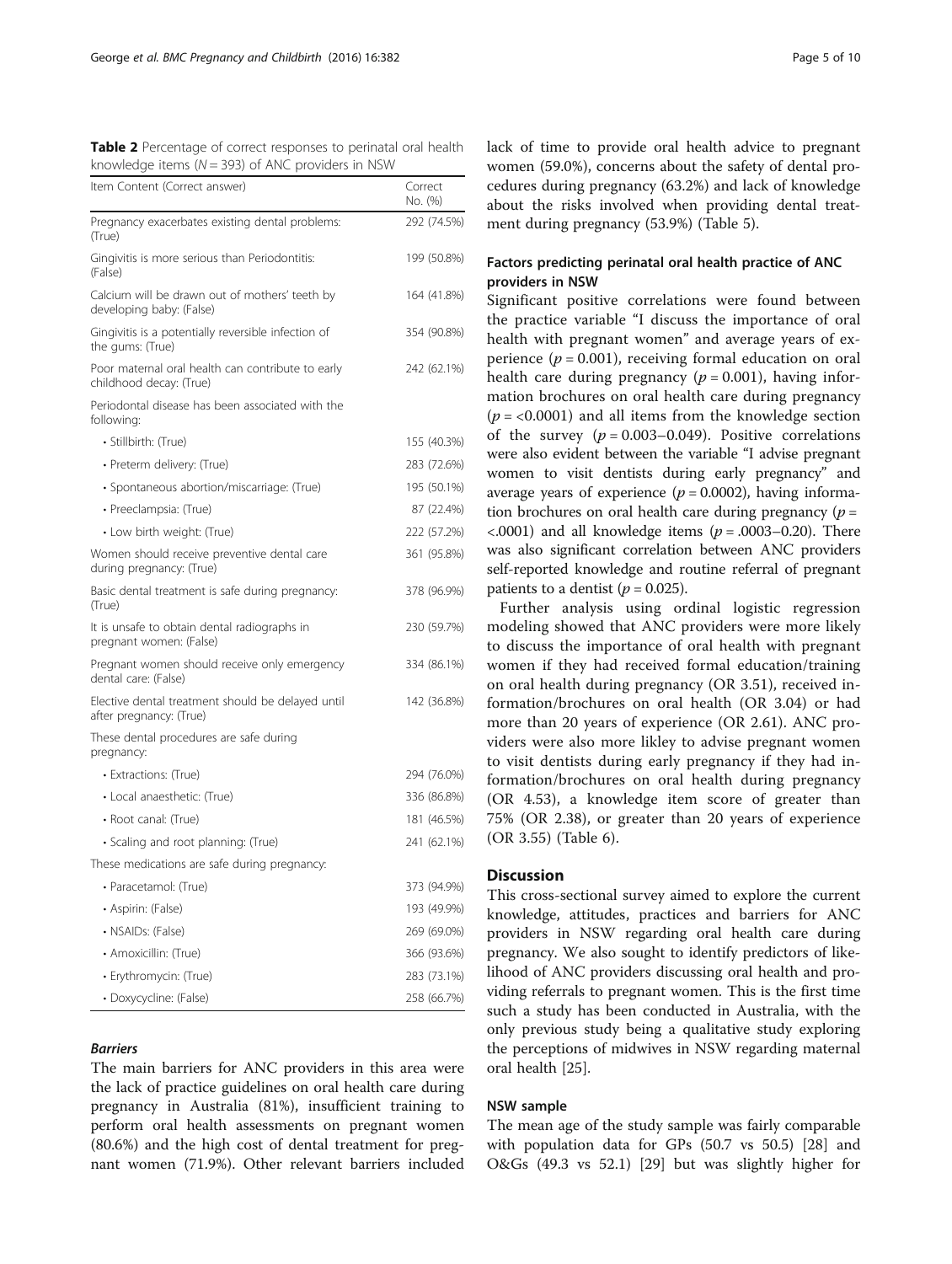<span id="page-5-0"></span>

| <b>Table 3</b> Attitudes to Perinatal Oral Health items of ANC |  |  |  |
|----------------------------------------------------------------|--|--|--|
| Providers in NSW                                               |  |  |  |

| Attitude                                                                                                                      | ANC $N = 393$<br>No. (%) |                                   |                        |
|-------------------------------------------------------------------------------------------------------------------------------|--------------------------|-----------------------------------|------------------------|
|                                                                                                                               | Agree                    | Not Sure                          | Disagree               |
| Maintaining oral health during<br>pregnancy is important                                                                      | 388 (99.0%)              | 2(0.5%)                           | $2(0.5\%)$             |
| Pregnant women should<br>receive a dental check early in<br>their pregnancy                                                   | 367 (93.4%)              | 21 (5.3%)                         | 5(1.3%)                |
| Pregnant women are more<br>likely to seek dental care if their<br>antenatal care providers<br>recommend it                    | 368 (93.6%)              | 18 (4.6%)                         | 7 (1.8%)               |
| Currently there is good<br>understanding between ANC<br>providers and dentists<br>regarding dental care for<br>pregnant women | 51 (13.0%)               | 119 (30.3%)                       | 223 (56.7)             |
| There is insufficient time to<br>advise pregnant women on oral<br>health during antenatal visit                               | 123 (31.6%)              | 42 (10.8%)                        | 224 (57.6%)            |
| Asking pregnant women about<br>oral health is outside routine<br>ANC practice                                                 | 93 (23.8%)               | 32 (8.2%)                         | 265 (67.9%)            |
| Conducting a visual mouth<br>examination during pregnancy<br>is outside routine GP/O&G<br>practice                            | 217 (55.6%)              | 42 (10.8%)                        | 131 (33.6%)            |
| The cost of dental treatment is<br>a barrier to advising pregnant<br>women                                                    | 222 (56.9%)              | 47 (12.1%)                        | 121 (31.0%)            |
| I have the skills to advise<br>pregnant women on oral health                                                                  | 121 (31.0%)              | 107 (27.4%)                       | 162 (41.5%)            |
| Oral assessments of pregnant<br>women at antenatal visits is<br>important                                                     | 234 (60.2%)              | 113 (29.0%)                       | 42 (10.8%)             |
| I feel confident about<br>performing oral assessments                                                                         | 70 (17.9%)               | 77 (19.7%)                        | 243 (62.3%)            |
| Pregnant women will be<br>comfortable with a GP/O&G<br>assessing oral health during<br>normal antenatal checkups              | 171 (43.8%)              | 137 (35.1%)                       | 82 (21.0%)             |
| The link betwen periodontal<br>disease and preterm birth is too<br>tenuous for me to warn<br>pregnant women about it          | 32 (8.2%)                | 139 (35.6%)                       | 219 (56.2%)            |
| The link between dental caries<br>in mothers and in babies is too<br>tenuous for me to warn my<br>patients about it           |                          | 34 (8.7%) 142 (36.5%) 213 (54.8%) |                        |
| I am concerned about being<br>sued if something goes wrong<br>in a pregnancy                                                  | 92 (23.7%)               |                                   | 51 (13.1%) 245 (63.1%) |
| I am interested in further<br>information about dental care<br>to pregnant women                                              | 363 (92.8%)              | 13 (3.3%)                         | 15 (3.8%)              |

Table 3 Attitudes to Perinatal Oral Health items of ANC Providers in NSW (Continued)

| Lam interested in further<br>training to provide dental<br>assessments to pregnant<br>women                          | 297 (76.3%) 51 (13.1%) |           | 41 (10.5%) |
|----------------------------------------------------------------------------------------------------------------------|------------------------|-----------|------------|
| There is a need for universal<br>quidelines for oral health care<br>during pregnancy for all health<br>professionals | 367 (94.1%)            | 14 (3.6%) | 9(2.3%)    |

midwives (49.5 vs 45.7). Similarly, the location of the antenatal practice (Sydney and surrounding vs. Regional NSW) showed similar trends to population data for GPs (88.2 vs 11.8% compared to 93.6 vs 6.4%) [[30](#page-9-0)] and O&Gs (81.1 vs. 5.4% compared to 88.7 vs. 11.3%) [[31](#page-9-0)].

# Perinatal oral health knowledge of ANC providers

Overall all ANC providers displayed adequate knowledge of the importance and safety of oral care in pregnancy. Similar findings were reported among O&Gs in the USA, with the majority recognising the importance of receiving dental care during pregnancy [[32](#page-9-0)]. Interestingly, the previous qualitative Australian study [[25](#page-9-0)] reported that midwives were largely unaware of the importance of maintaining oral health during pregnancy. Further exploration of the data showed that the underlying knowledge of the importance of oral health care in pregnancy was tenuous, with 22–57% of ANC providers

| <b>Table 4</b> Frequency of Perinatal Oral Health Practices of ANC |  |  |
|--------------------------------------------------------------------|--|--|
| Providers in NSW                                                   |  |  |

| Practice |                                                                                                                  | ANC $N = 393$<br>No. (%) |                                    |                        |  |
|----------|------------------------------------------------------------------------------------------------------------------|--------------------------|------------------------------------|------------------------|--|
|          |                                                                                                                  | Always                   | Sometimes                          | Never                  |  |
|          | I discuss the importance of oral<br>health with pregnant women<br>during clinical care                           | 62 (16.4%)               | 189 (49.9%)                        | 128 (33.8%)            |  |
|          | I advise pregnant women to<br>delay dental visits until after<br>pregnancy                                       | 8 (2.1%)                 |                                    | 41 (10.8%) 332 (87.1%) |  |
|          | I advise pregnant women to visit<br>dentists during early pregnancy                                              | 82 (21.5%)               | 183 (48.0%)                        | 116 (30.4%)            |  |
|          | I provide counselling regarding<br>the association of poor<br>periodontal health with negative<br>birth outcomes |                          | 32 (8.4%) 142 (37.3%)              | 207 (54.3%)            |  |
|          | I provide counselling regarding<br>caries prevention and<br>transmission                                         |                          | 28 (7.3%) 134 (35.2%)              | 219 (57.5%)            |  |
|          | I ask pregnant women about<br>current oral health                                                                |                          | 56 (14.9%) 155 (41.1%) 166 (44.0%) |                        |  |
|          | I ask specific questions related to<br>oral health practices                                                     |                          | 29 (7.6%) 128 (33.6%) 224 (58.8%)  |                        |  |
|          | I conduct visual examination (of<br>the mouth) of pregnant women<br>as part of antenatal care                    | 40 (10.6%)               |                                    | 83 (21.9%) 256 (67.5%) |  |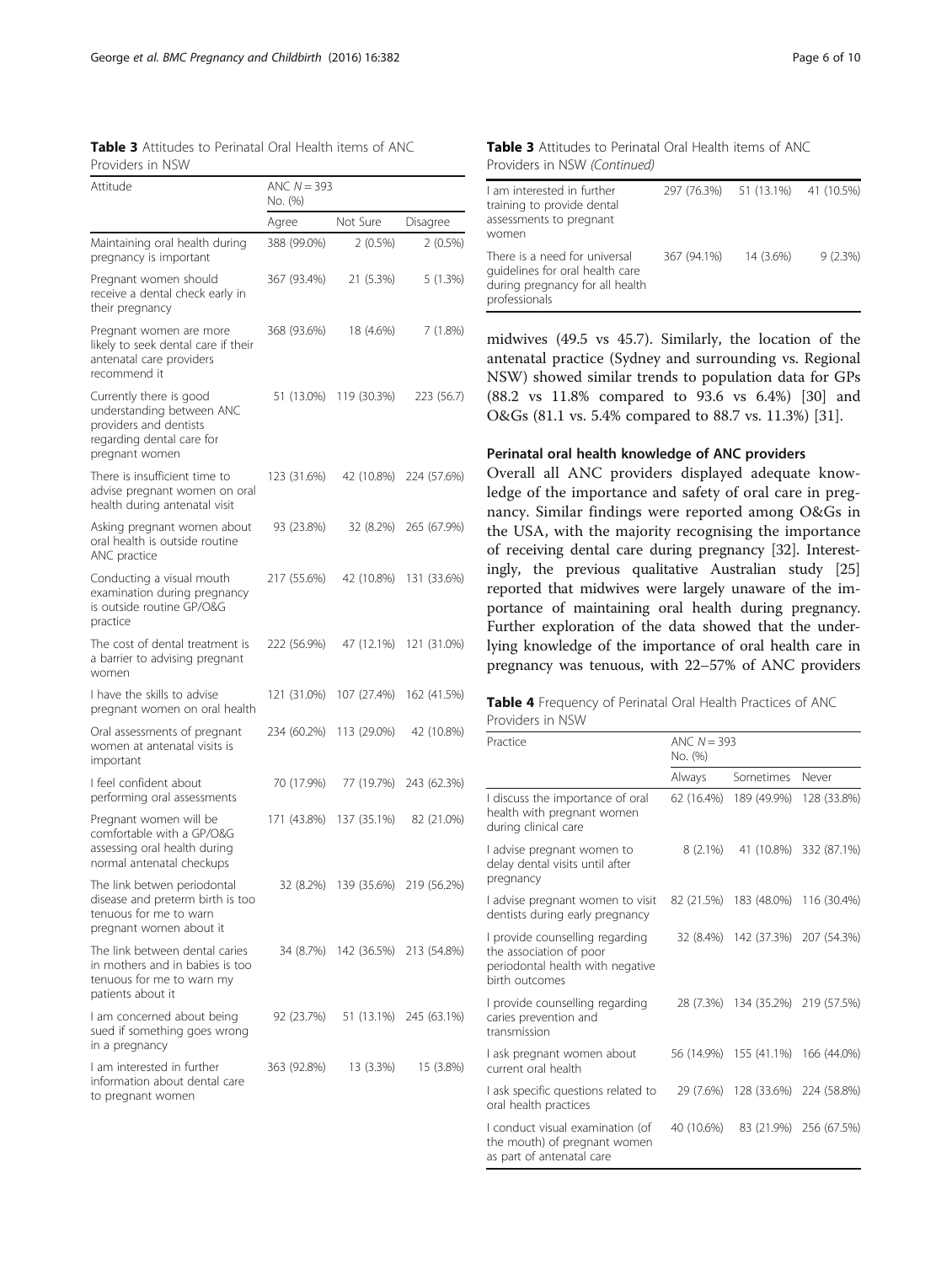<span id="page-6-0"></span>

| <b>Table 5</b> Frequency of responses to Perinatal Oral Health Care |  |
|---------------------------------------------------------------------|--|
| Barriers for ANC providers from NSW                                 |  |

| ANC $N = 393$ (%)<br><b>Barriers</b>                                                |             |             |             |
|-------------------------------------------------------------------------------------|-------------|-------------|-------------|
|                                                                                     | Agree       | Not Sure    | Disagree    |
| Lack of time providing advice<br>about oral health care to<br>pregnant women        | 227 (59.0%) | 51 (13.2%)  | 107 (27.8%) |
| Asking about oral health<br>questions is of a sensitive nature                      | 72 (18.7%)  | 30 (7.8%)   | 284 (73.6%) |
| Inability for pregnant women to<br>pay for dental care                              | 277 (71.9%) | 51 (13.2%)  | 57 (14.8%)  |
| Concern of pregnant women<br>about safety of dental<br>procedures                   | 242 (63.2%) | 60 (15.7%)  | 81 (21.1%)  |
| My lack of knowledge of risks<br>involved when treating<br>pregnant women           | 207 (53.9%) | 6617.2%)    | 111 (28.9%) |
| Lack of knowledge of<br>importance of oral health<br>during pregnancy               | 185 (48.1%) | 44 (11.4%)  | 156 (40.5%) |
| Lack of practice quidelines on<br>oral health care during<br>pregnancy in Australia | 312 (81.0%) | 44 (11.4%)  | 29 (7.5%)   |
| Not sufficiently trained to<br>perform oral health assessments<br>on pregnant women | 311 (80.6%) | 43 (11.1%)  | 32 (8.3%)   |
| Peer pressure from colleagues                                                       | 21 (5.5%)   | 104 (27.0%) | 260 (67.5%) |
| Patient lack of concern with oral<br>health care during pregnancy                   | 205 (53.5%) | 80 (20.9%)  | 98 (25.6%)  |
| Reluctance among dental<br>professinals to treat pregnant<br>women                  | 105 (27.3%) | 198 (51.6%) | 81 (21.1%)  |
| Risk of labour in dental practice                                                   | 27 (7.0%)   | 123 (32.0%) | 234 (60.9%) |
| Legal risks associated with<br>negative birth outcomes                              | 50 (13.0%)  | 156 (40.6%) | 178 (46.4%) |

not having a firm understanding of the impact of periodontitis on birth outcomes other than preterm delivery. These results were similar to those from an earlier study [[32](#page-9-0)] in the United States which also reported poor knowledge of the association of periodontal disease with pregnancy outcomes, with only some (9–42%) O&Gs identifying negative birth outcomes. Other studies involving GPs [\[33](#page-9-0)–[39\]](#page-9-0) also support these findings, reporting that 40– 70% of GPs were unaware of associations between oral health and pregnancy outcomes. Additionally in our study, some ANC providers reported limited knowledge regarding the association between maternal oral health and early childhood caries in their infants, with less than two thirds of providers identifying this. Earlier studies have reported even lower knowledge of this association among O&Gs with less than a third of respondents identifying this link [\[32, 34\]](#page-9-0).

Our findings also support earlier reports [\[32](#page-9-0)–[34](#page-9-0), [40](#page-9-0)] about the misconceptions among ANC providers regarding oral health in pregnancy. Over half of ANC providers believed the myth that calcium will be drawn out of mothers'

teeth by the developing baby, and over a third falsely believed it is unsafe to obtain dental radiographs in pregnant women. The respondents did however demonstrate sound knowledge about the safety of dental procedures during pregnancy, similar to previous studies [[32, 40, 41\]](#page-9-0). Knowledge of safe medications during pregnancy was poor among ANC providers. Between 30-50% of ANC providers incorrectly identified medications such as Aspirin, NSAIDs and Doxycycline as safe during pregnancy, with doxycycline incorrectly being identified as safe by one third of providers. In contrast, a study in the United States (32) reported only 1% of respondents incorrectly identifying tetracyclines as safe during pregnancy. A possible reason for this discrepancy could be that respondents to our surveys did not recognise doxycycline as a tetracycline antibiotic. Nevertheless, this incorrect understanding has serious implications, as the administration of doxycycline can have adverse effects on the growing foetus [\[42](#page-9-0)]. There may also have been confusion over the use of Aspirin as well due to fact it is now recommended routinely for some pregnant women such as those with a prior history of pre-eclampsia.

Areas of poor knowledge in this study are of concern as knowledge was significantly associated with the provision of dental referrals, suggesting good dental knowledge is a facilitator for the appropriate referral of pregnant women to dental services. This is supported by findings from a study in United States [\[43](#page-9-0)] which show a significant correlation between knowledge and provision of dental services. The poor knowledge among NSW ANC providers identified in our study could be due to a lack of emphasis has placed on oral health care during pregnancy in Australia [\[19\]](#page-8-0). It was not until 2011 that National Antenatal Care Guidelines in Australia advocated the need for oral health care during pregnancy [[44](#page-9-0)]. Furthermore, apart from an oral health professional training program for midwives [[22](#page-9-0)] there appears to be little training available for other ANC providers in Australia nor is training in oral health care a strong feature of undergraduate medicine and midwifery programs [\[20\]](#page-8-0). The United States has already been addressing this issue since 2010 by combining some of the coursework of medical and dental students, allowing them to collaborate and learn about the importance and role of each discipline in patient care [\[45](#page-9-0)–[47\]](#page-9-0). Although efforts are currently underway in Australia to educate midwifery students in this area (Duff M, Dahlen, M., Burns, E., Priddis, H., Schmeid, V.: George A Designing an Oral Health Module for the Bachelor of Midwifery Program at an Australian University, under review) more emphasis on oral health care in pregnancy is required at an undergraduate level across other disciplines.

#### Attitude of ANC providers towards perinatal oral health

In this study, ANC providers displayed positive attitudes towards oral health during pregnancy with nearly all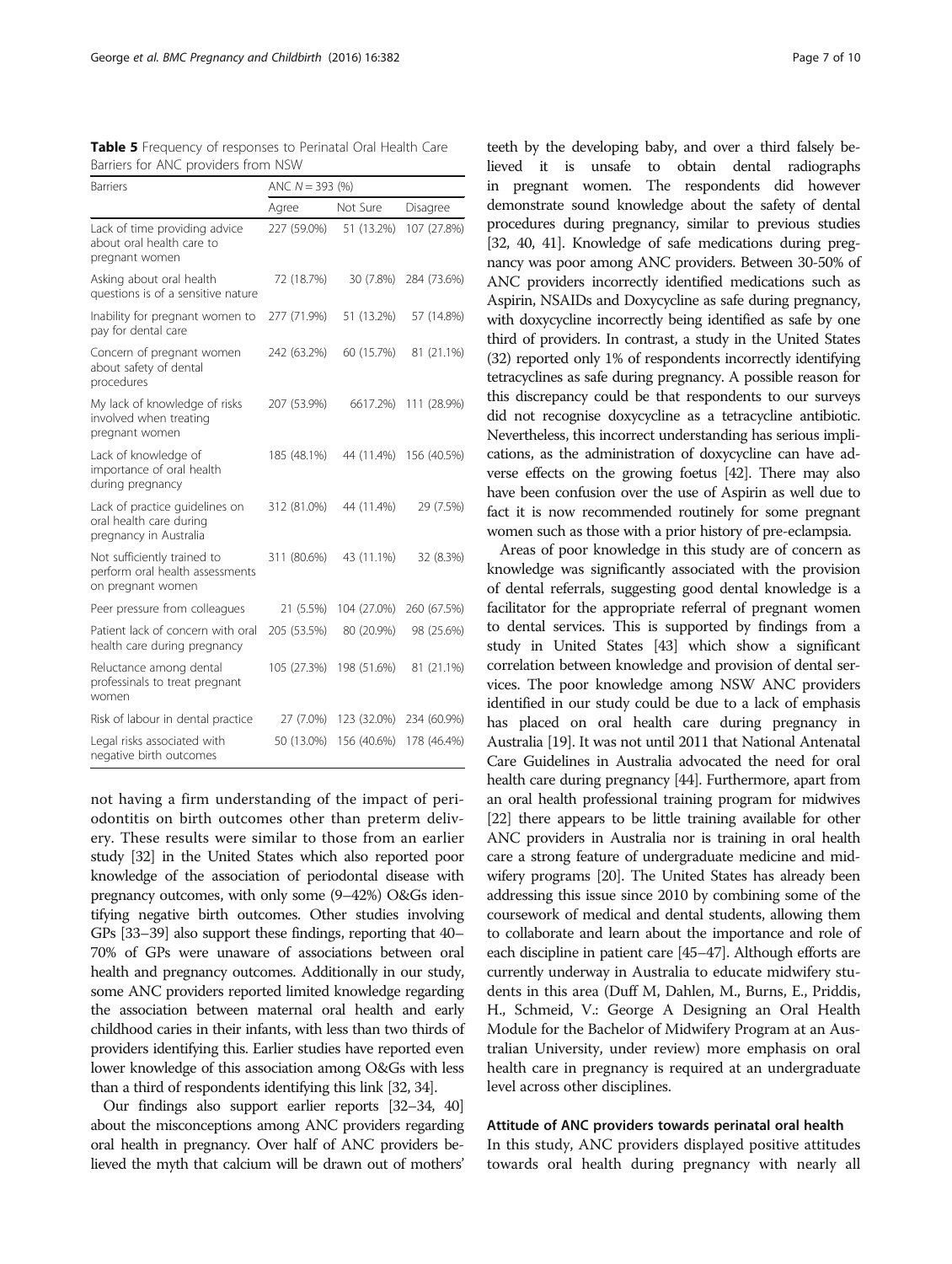| with pregnant women                                                     | Predictors of ANC providers discussing importance of oral health<br>Predictors of ANC providers advising women to visit dentists<br>during early pregnancy |                                                                |                                     |
|-------------------------------------------------------------------------|------------------------------------------------------------------------------------------------------------------------------------------------------------|----------------------------------------------------------------|-------------------------------------|
| Years of experience                                                     | Odds Ratio (95% CI)                                                                                                                                        | Years of experience                                            | Odds Ratio (95% CI)                 |
| $\leq$ =10 yrs vs >20 yrs                                               | $2.617$ (1.600, 4.280) <sup>†</sup>                                                                                                                        | $\leq$ =10 yrs vs >20 yrs                                      | 3.554 (2.160, 5.842) +              |
| $\leq$ =10 yrs vs 11-20 yrs                                             | 1.259 (0.719, 2.197)                                                                                                                                       | $\leq$ =10 yrs vs 11-20 yrs                                    | $2.098$ (1.201, 3.666) <sup>†</sup> |
| Received formal education / training<br>on oral health during pregnancy | 3.518 (1.246, 9.924) <sup>+</sup>                                                                                                                          | Has information / brochures on oral<br>health during pregnancy | 4.536 (2.593, 7.933) <sup>†</sup>   |
| Has information / brochures on oral<br>health during pregnancy          | 3.047 (1.740, 5.333) <sup>+</sup>                                                                                                                          | Knowledge < 75% correct responses                              | $2.387$ (1.543, 3.691) <sup>+</sup> |
| Nagelkerke R-squared                                                    | 0.13                                                                                                                                                       | Nagelkerke R-squared                                           | 0.194                               |
| Pearson goodness-of-fit                                                 | 16df ( $p = 0.693$ )                                                                                                                                       | Pearson goodness-of-fit                                        | 18df ( $p = 0.789$ )                |
| Test of parallel lines                                                  | 4df ( $p = 0.900$ )                                                                                                                                        | Test of parallel lines                                         | 4df ( $p = 0.745$ )                 |
| $+ - - - - - -$                                                         |                                                                                                                                                            |                                                                |                                     |

<span id="page-7-0"></span>Table 6 Predictors of ANC providers discussing the importance of oral health with pregnant women and advising women to visit dentists during early pregnancy

 $^{\dagger}P < 0.05$ 

acknowledging that maternal oral health care is important as well as the significance of their role in this area. Similar findings were reflected in the earlier exploratory work [[25\]](#page-9-0) and internationally [\[41, 48](#page-9-0)]. However like Strafford and colleagues in their study involving obstetricians [[41](#page-9-0)] our study shows that these positive attitudes are not being translated into practice among ANC providers. Between 30 and 70% of participants never engaged in practices to address the oral health of pregnant women, which confirms earlier reports that oral health is not being widely addressed during antenatal care [[19](#page-8-0), [25](#page-9-0), [32, 33\]](#page-9-0). In addition, a number of participants agreed that there was divergent agreement between ANC providers and dentists regarding perinatal oral health care. This view could stem from the fact that dentists, due to various reasons, are sometimes hesitant to treat pregnant women [[20](#page-8-0), [24\]](#page-9-0).

# Predictors and barriers of perinatal oral health practices among ANC providers

Our findings indicate that ANC providers who are more knowledgeable about maternal oral health, have training and information in this area and have greater experience are more likely to engage in practices addressing the oral health of pregnant women. Further, the key barriers cited by participants in this area were a lack of practice guidelines on oral health care during pregnancy (81%) and not being sufficiently trained to perform oral health assessments on pregnant women (80%). The majority of ANC providers were interested in further information about maternal oral health and training to provide dental assessments to pregnant women.

Overall this study provides evidence that ANC providers in NSW are not emphasising oral health in their practice. Although most agree that pregnant women should receive a dental check early in their pregnancy and acknowledge their important roles in this area, they appear to lack the skills and knowledge to provide oral health advice to pregnant women. There also appears to be a lack of consensus regarding perinatal oral health care among ANC providers and dentists in NSW. Further education and training in perinatal oral health is needed for ANC providers along with greater dissemination of oral health promotional information. Development of comprehensive perinatal oral health guidelines similar to other countries [\[16](#page-8-0)] may improve consensus among health professionals and increase the likelihood that ANC providers engage in positive practices to promote oral health among pregnant women.

# Limitations

This survey sought to obtain responses from three groups of ANC providers. The response rates for each of these groups varied from 13.6 to 24.3%. These rates are low, and therefore the findings may not reflect those of all ANC providers, or indeed specific groups of ANC providers, within New South Wales. Nonetheless, the demographic characteristics of the sample of GPs and O&Gs were similar to the NSW population, while the midwives were slightly older. Contemporary authors highlight this global problem [\[49\]](#page-9-0) which is reflected in time-poor clinicians who have difficulty completing online or hardcopy surveys. Strategies to improve the response rates will be explored in the subsequent national survey of ANC providers which is forthcoming.

# Conclusion

In summary, from these preliminary findings from ANC providers in NSW, it appears that there is willingness among ANC providers, if appropriately educated and trained in oral health assessment, to encourage pregnant women to focus on their oral health and where appropriate seek dental health services. Guidelines, multimedia tools and available brochures and other education strategies could mobilize ANC providers throughout NSW to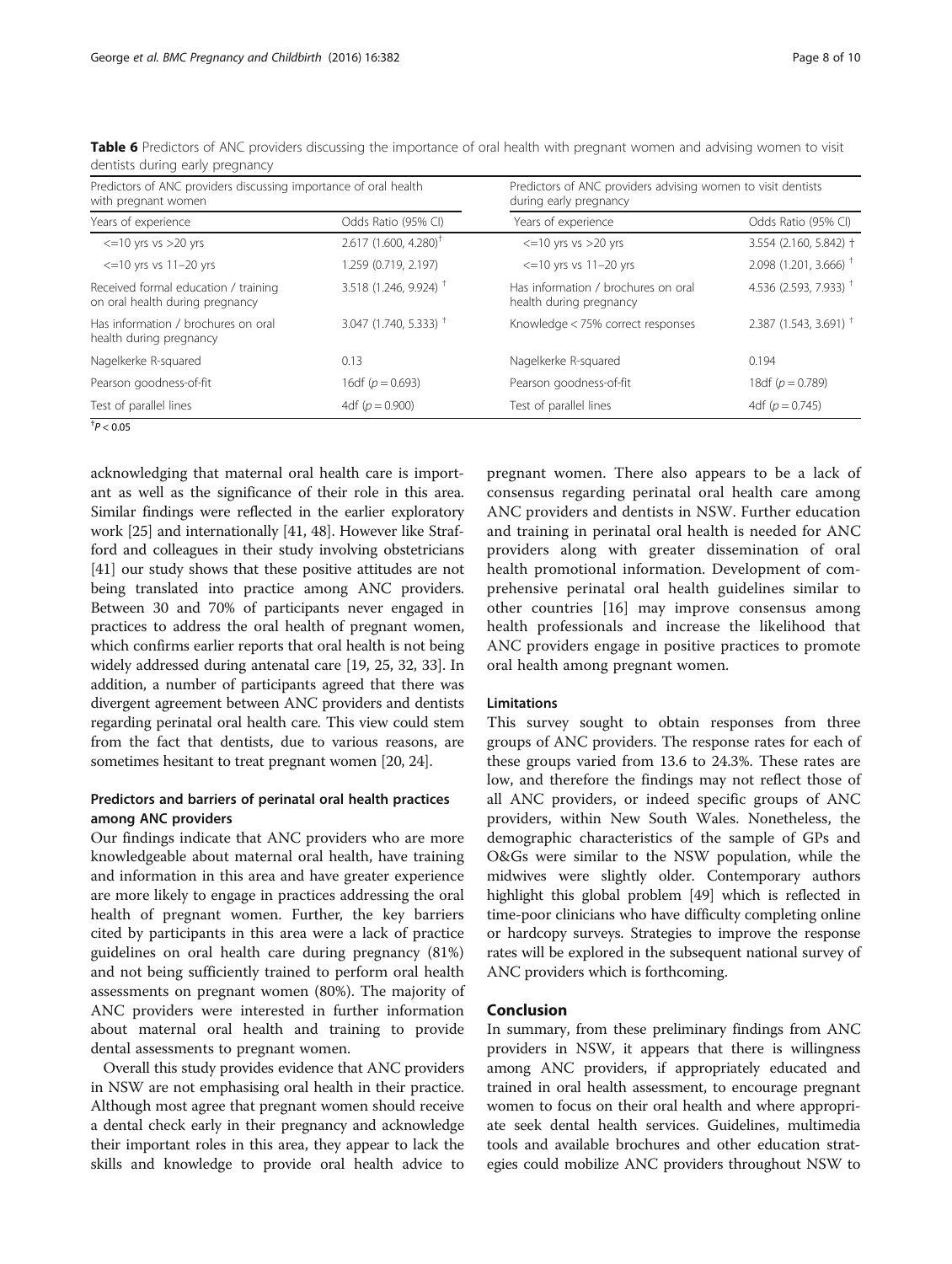<span id="page-8-0"></span>support perinatal oral health. Misconceptions are evident although limited in number. Barriers such as the cost of access to dental health services are more difficult to address and would require state or national funding initiatives for those women unable to pay for these expensive services or unable to access public dental services. Further research at a national level is required to identify whether these findings are similar in all Australian states and territories. Nonetheless the development of consensus guidelines relating to perinatal oral health in Australia requires urgent attention and active lobbying by key professional bodies. A process of guideline development that brings together all ANC providers as well as private and publicly funded dental services is likely to engage all ANC providers throughout Australia in this important health strategy for Australian women and their infants.

#### Abbreviations

ANC: Antenatal care providers; GPs: General practitioners; O&Gs: Obstetricians and gynaecologists; NSW: New South Wales

#### Acknowledgement

#### Funding

Funding for this study is gratefully acknowledged from Western Sydney University, NSW Centre for Oral Health Strategy, Australian Dental Association (NSW) and Philips Australia.

### Availability of data and materials

The dataset supporting the conclusions of this article is included within the article as an additional file.

#### Authors' contributions

AG and MJ prepared the first draft of the manuscript. AV, HC and CM performed the quantitative data analysis and AG, AV and MJ performed the synthesis and interpretation. AG, HD, JR, SA, SB, MJ conceived and designed the study. All authors (AG, HD, JR, SA, SB, AK, HC, CM, AV, and MJ) provided input into versions of the manuscript and read and approved the final manuscript.

## Competing interests

The authors declare that they have no competing interests.

#### Consent for publication

Not applicable.

#### Ethics approval and consent to participate

Ethics approval for the project was obtained from the Western Sydney University Human Research Ethics Committee (HREC H10205). All participants provided written consent to participate in the study. Participation was voluntary and privacy and confidentiality of all study information was maintained.

### Author details

<sup>1</sup>Collaboration for Oral Health Outcomes, Research Translation and Evaluation (COHORTE) Research Group, Western Sydney University, South Western Sydney Local Health District, Ingham Institute Applied Medical Research,University of Sydney, Locked Bag 7103, Liverpool 1871, Australia. <sup>2</sup>School of Nursing & Midwifery, Western Sydney University, Ingham Institute Applied Medical Research, Parramatta 2150, Australia. <sup>3</sup>Peter Brennan Chair of General Practice, School of Medicine, Western Sydney University, Parramatta 2150, Australia. <sup>4</sup>Sydney Local Health District Oral Health Services, Sydney Dental Hospital, University of Sydney, Sydney 2010, Australia. <sup>5</sup>Sydney Local Health District Oral Health Services, Sydney Dental Hospital, University of Sydney, Sydney 2010, Australia. <sup>6</sup>Obstetrics and Gynaecology, School of Medicine, Western Sydney University, Parramatta, 2150, Australia. <sup>7</sup>Centre for

Nursing Research and Practice Development, Western Sydney University, Nepean Blue Mountains Local Health District, Penrith 2751, Australia. <sup>8</sup>College of Professional Psychology, Crows Nest 2065, Australia. <sup>9</sup>COHORTE Research Group, Western Sydney University, South Western Sydney Local Health District, Ingham Institute Applied Medical Research, Liverpool 1871, Australia. <sup>10</sup>Faculty of Health Sciences, Australian Catholic University, Ingham Institute Applied Medical Research, Sydney 2060, Australia.

# Received: 12 April 2016 Accepted: 15 November 2016<br>Published online: 01 December 2016

#### References

- 1. Berkowitz RJ. Acquisition and transmission of mutans streptococci. J Calif Dent Assoc. 2003;31(2):135–8.
- 2. Russell SL, Mayberry LJ. Pregnancy and oral health a review and recommendations to reduce gaps in practice and research. Am J Matern Child Nurs. 2008;33(1):32–7.
- 3. Offenbacher S, Katz V, Fertik G, Collins J, Boyd D, Maynor G, et al. Periodontal infection as a possible risk factor for preterm low birth weight. J Periodontol. 1996;67:1103–13.
- 4. Vergnes J-N, Sixou M. Preterm low birth weight and maternal periodontal status: a meta-analysis. Am J Obstet Gynecol. 2007;196(2):135. e1-. e7.
- 5. Shub A, Wong C, Jennings B, Swain J, Newnham J. Maternal periodontal disease and perinatal mortality. Aust N Z J Obstet Gynaecol. 2009;49:130–6.
- 6. Dentistry. AAoP. Guideline on perinatal oral health care. Chicago: American Academy of Pediatric Dentistry; 2009.
- 7. Thomas N, Middleton P, Crowther C. Oral and dental health care practices in pregnant women in Australia: a postnatal survey. BMC Pregnancy Childbirth. 2008;8(1):13.
- George A, Johnson M, Blinkhorn A, Ajwani S, Bhole S, Yeo AE, et al. The oral health status, practices and knowledge of pregnant women in southwestern Sydney. Aust Dent J. 2013;58(1):26–33. doi:[10.1111/adj.12024.](http://dx.doi.org/10.1111/adj.12024)
- 9. Dasanayake AP, Gennaro S, Hendricks-Muñoz KD, Chhun N. Maternal periodontal disease, pregnancy, and neonatal outcomes. MCN Am J Matern Child Nurs. 2008;33(1):45–9.
- 10. Dinas K, Achyropoulos V, Hatzipantelis E, Mavromatidis G, Zepiridis L, Theodoridis T, et al. Pregnancy and oral health: utilisation of dental services during pregnancy in northern Greece. Acta Obstet Gynecol Scand. 2007; 86(8):938–44. doi[:10.1080/00016340701371413](http://dx.doi.org/10.1080/00016340701371413).
- 11. Hullah E, Turok Y, Nauta M, Yoong W. Self-reported oral hygiene habits, dental attendance and attitudes to dentistry during pregnancy in a sample of immigrant women in North London. Arch Gynecol Obstet. 2008;277(5): 405–9. doi:[10.1007/s00404-007-0480-8.](http://dx.doi.org/10.1007/s00404-007-0480-8)
- 12. Machuca G, Khoshfeiz O, Lacalle JR, Machuca C, Bullón P. The influence of general health and socio-cultural variables on the periodontal condition of pregnant women. J Periodontol. 1999;70(7):779–85.
- 13. Boggess KA, Edelstein BL. Oral health in women during preconception and pregnancy: implications for birth outcomes and infant oral health. Matern Child Health J. 2006;10(5 Suppl):S169–74. doi:[10.1007/s10995-006-0095-x.](http://dx.doi.org/10.1007/s10995-006-0095-x)
- 14. Wasylko LMD, Dykxhoorn SM, Rieder MJ, Weinberg S. A review of common dental treatments during pregnancy: implications for patients and dental personnel. J Can Dent Assoc. 1998;64(6):434–9.
- 15. U.S. Department of Health and Human Services. In: Services UDoHaH, editor. Oral health in America: The report of the surgeon general. Rockville: U.S. Public Health Service; 2010.
- 16. Sanz M, Kornman K, working group 3 of the joint EFPAAPw. Periodontitis and adverse pregnancy outcomes: consensus report of the Joint EFP/AAP Workshop on Periodontitis and Systemic Diseases. J Clin Periodontol. 2013; 40:S164–9. doi:[10.1111/jcpe.12083](http://dx.doi.org/10.1111/jcpe.12083).
- 17. Carl LD, Roux G, Matacale R. Exploring dental hygiene and perinatal outcomes. AWHONN Lifelines. 2000;4(1):22–7.
- Stevens JIH, Ingersoll G. Implementing an oral health program in a group prenatal. Practice. J Obstet Gynecol Neonatal Nurs. 2007;36:581–91.
- 19. George A, Johnson M, Blinkhorn A, Ellis S, Bhole S, Ajwani S. Promoting oral health during pregnancy: current evidence and implications for Australian midwives. J Clin Nurs. 2010;19(23-24):3324–33. doi[:10.1111/j.1365-2702.2010.03426.x.](http://dx.doi.org/10.1111/j.1365-2702.2010.03426.x)
- 20. National Health Service Health Scotland. Maternal and early years for early years workers: How can I help address oral health problems in pregnancy? National Health Service Health Scotland. 2013. [http://www.maternal-and-](http://www.maternal-and-early-years.org.uk/how-can-i-help-address-oral-health-problems-in-pregnancy)